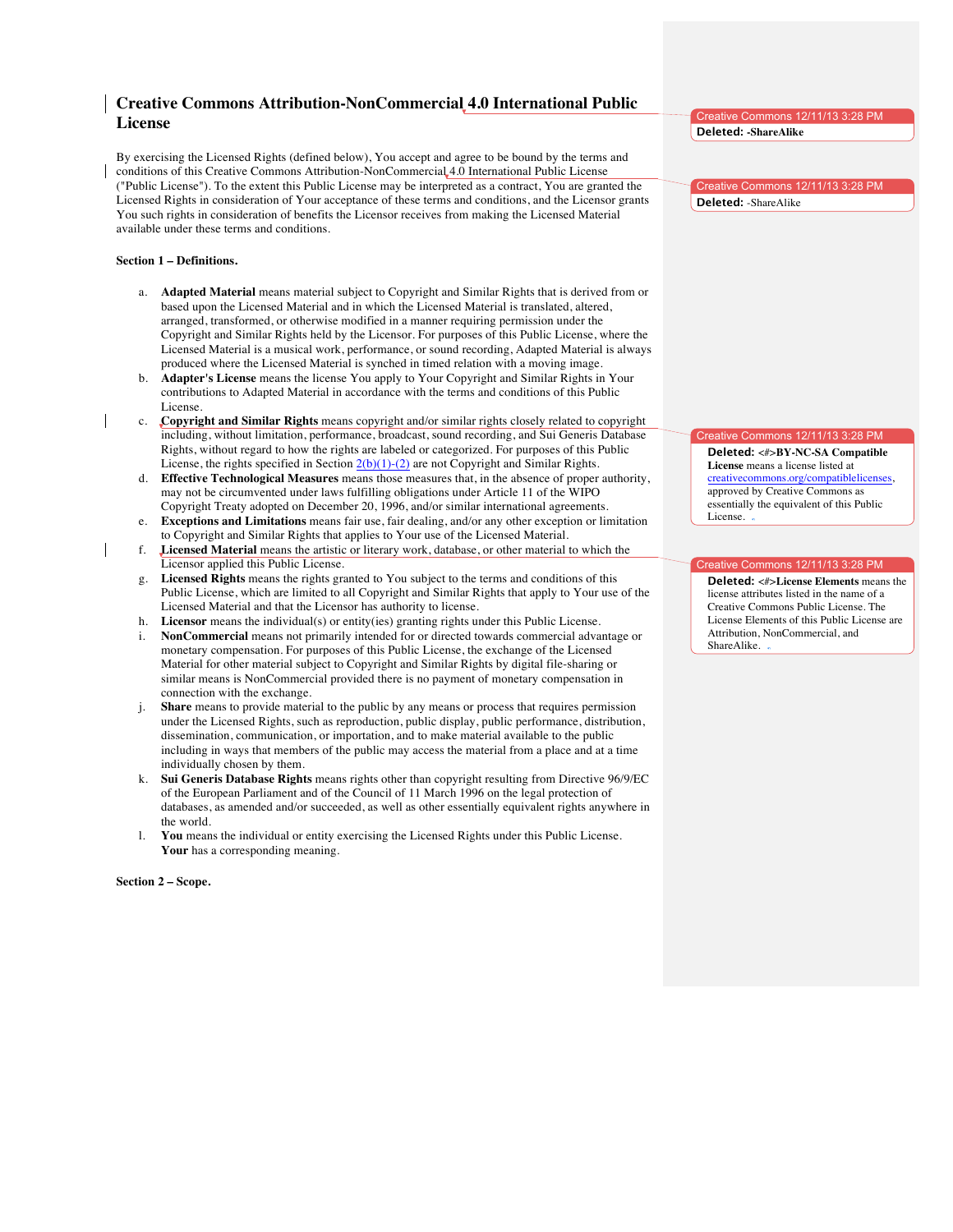#### a. **License grant**.

- 1. Subject to the terms and conditions of this Public License, the Licensor hereby grants You a worldwide, royalty-free, non-sublicensable, non-exclusive, irrevocable license to exercise the Licensed Rights in the Licensed Material to:
	- A. reproduce and Share the Licensed Material, in whole or in part, for NonCommercial purposes only; and
	- B. produce, reproduce, and Share Adapted Material for NonCommercial purposes only.
- 2. Exceptions and Limitations. For the avoidance of doubt, where Exceptions and Limitations apply to Your use, this Public License does not apply, and You do not need to comply with its terms and conditions.
- 3. Term. The term of this Public License is specified in Section  $6(a)$ .
- 4. Media and formats; technical modifications allowed. The Licensor authorizes You to exercise the Licensed Rights in all media and formats whether now known or hereafter created, and to make technical modifications necessary to do so. The Licensor waives and/or agrees not to assert any right or authority to forbid You from making technical modifications necessary to exercise the Licensed Rights, including technical modifications necessary to circumvent Effective Technological Measures. For purposes of this Public License, simply making modifications authorized by this Section  $2(a)(4)$ never produces Adapted Material.
- 5. Downstream recipients.
	- A. Offer from the Licensor Licensed Material. Every recipient of the Licensed Material automatically receives an offer from the Licensor to exercise the Licensed Rights under the terms and conditions of this Public License.
	- B. No downstream restrictions. You may not offer or impose any additional or different terms or conditions on, or apply any Effective Technological Measures to, the Licensed Material if doing so restricts exercise of the Licensed Rights by any recipient of the Licensed Material.
- 6. No endorsement. Nothing in this Public License constitutes or may be construed as permission to assert or imply that You are, or that Your use of the Licensed Material is, connected with, or sponsored, endorsed, or granted official status by, the Licensor or others designated to receive attribution as provided in Section  $\frac{3(a)(1)(A)(i)}{i}$ .
- b. **Other rights**.
	- 1. Moral rights, such as the right of integrity, are not licensed under this Public License, nor are publicity, privacy, and/or other similar personality rights; however, to the extent possible, the Licensor waives and/or agrees not to assert any such rights held by the Licensor to the limited extent necessary to allow You to exercise the Licensed Rights, but not otherwise.
	- 2. Patent and trademark rights are not licensed under this Public License.
	- 3. To the extent possible, the Licensor waives any right to collect royalties from You for the exercise of the Licensed Rights, whether directly or through a collecting society under any voluntary or waivable statutory or compulsory licensing scheme. In all other cases the Licensor expressly reserves any right to collect such royalties, including when the Licensed Material is used other than for NonCommercial purposes.

#### **Section 3 – License Conditions.**

Your exercise of the Licensed Rights is expressly made subject to the following conditions.

- a. **Attribution**.
	- 1. If You Share the Licensed Material (including in modified form), You must:
		- A. retain the following if it is supplied by the Licensor with the Licensed Material: i. identification of the creator(s) of the Licensed Material and any others designated to receive attribution, in any reasonable manner requested by the Licensor (including by pseudonym if designated);

#### Creative Commons 12/11/13 3:28

**Deleted:** <#>Additional offer from the Licensor – Adapted Material. Every recipient of Adapted Material from You automatically receives an offer from the Licensor to exercise the Licensed Rights in the Adapted Material under the conditions of the Adapter's License You apply.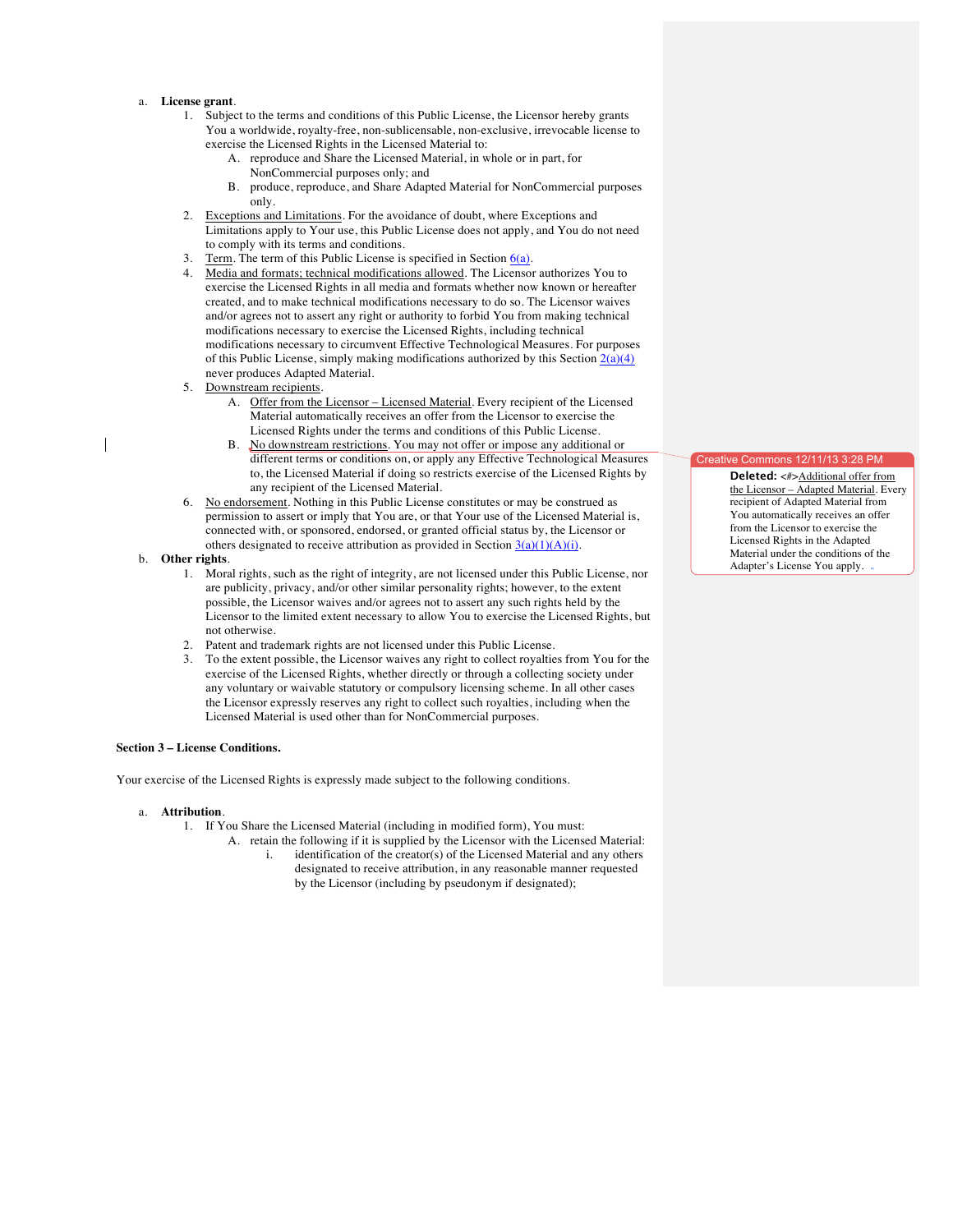- ii. a copyright notice;
- iii. a notice that refers to this Public License;
- iv. a notice that refers to the disclaimer of warranties;
- v. a URI or hyperlink to the Licensed Material to the extent reasonably practicable;
- B. indicate if You modified the Licensed Material and retain an indication of any previous modifications; and
- C. indicate the Licensed Material is licensed under this Public License, and include the text of, or the URI or hyperlink to, this Public License.
- 2. You may satisfy the conditions in Section  $3(a)(1)$  in any reasonable manner based on the medium, means, and context in which You Share the Licensed Material. For example, it may be reasonable to satisfy the conditions by providing a URI or hyperlink to a resource that includes the required information.
- 3. If requested by the Licensor, You must remove any of the information required by Section  $3(a)(1)(A)$  to the extent reasonably practicable.
- 4. If You Share Adapted Material You produce, the Adapter's License You apply must not prevent recipients of the Adapted Material from complying with this Public License.

#### **Section 4 – Sui Generis Database Rights.**

Where the Licensed Rights include Sui Generis Database Rights that apply to Your use of the Licensed Material:

- a. for the avoidance of doubt, Section  $2(a)(1)$  grants You the right to extract, reuse, reproduce, and Share all or a substantial portion of the contents of the database for NonCommercial purposes only;
- b. if You include all or a substantial portion of the database contents in a database in which You have Sui Generis Database Rights, then the database in which You have Sui Generis Database Rights (but not its individual contents) is Adapted Material; and
- c. You must comply with the conditions in Section  $3(a)$  if You Share all or a substantial portion of the contents of the database.

For the avoidance of doubt, this Section 4 supplements and does not replace Your obligations under this Public License where the Licensed Rights include other Copyright and Similar Rights.

**Section 5 – Disclaimer of Warranties and Limitation of Liability.**

- **a. Unless otherwise separately undertaken by the Licensor, to the extent possible, the Licensor offers the Licensed Material as-is and as-available, and makes no representations or warranties of any kind concerning the Licensed Material, whether express, implied, statutory, or other. This includes, without limitation, warranties of title, merchantability, fitness for a particular purpose, non-infringement, absence of latent or other defects, accuracy, or the presence or absence of errors, whether or not known or discoverable. Where disclaimers of warranties are not allowed in full or in part, this disclaimer may not apply to You.**
- **b. To the extent possible, in no event will the Licensor be liable to You on any legal theory (including, without limitation, negligence) or otherwise for any direct, special, indirect, incidental, consequential, punitive, exemplary, or other losses, costs, expenses, or damages arising out of this Public License or use of the Licensed Material, even if the Licensor has been advised of the possibility of such losses, costs, expenses, or damages. Where a limitation of liability is not allowed in full or in part, this limitation may not apply to You.**

Creative Commons 12/11/13 **Deleted:** <#>ShareAlike. ... (... [1] reative Commons 12/11/13 3:28 PM **Deleted:** following conditions also **....** [2] Creative Commons 12/11/13 3:28 PM **Deleted:** . You may satisfy this condition in any reasonable manner based on the medium, means, and context in which You Share Creative Commons 12/11/13 3:28 PM **Deleted:** . ... [3]

# Creative Commons 12/11/13 3:28 PM

**Deleted:** , including for purposes of Section  $3(b)$ ; and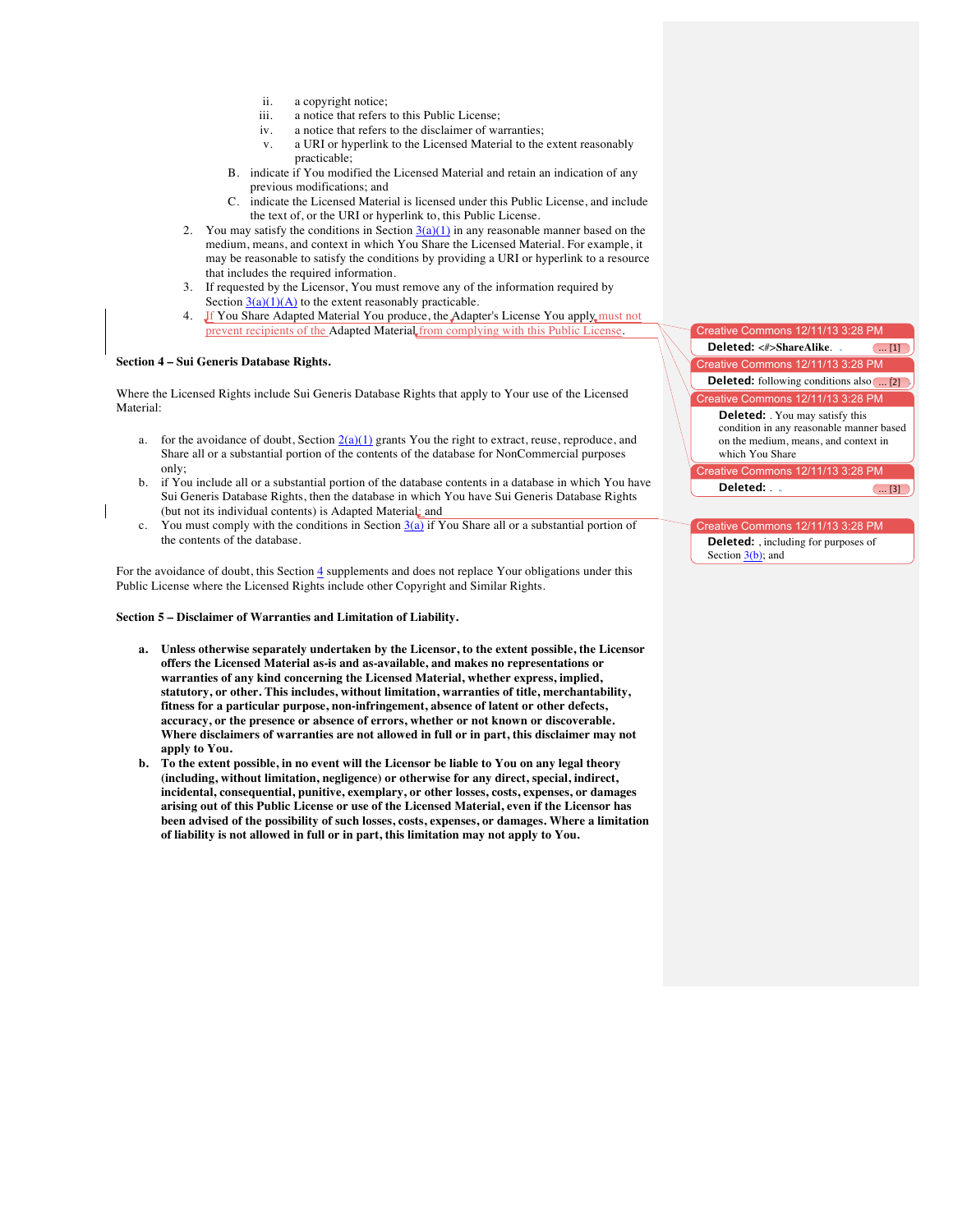c. The disclaimer of warranties and limitation of liability provided above shall be interpreted in a manner that, to the extent possible, most closely approximates an absolute disclaimer and waiver of all liability.

### **Section 6 – Term and Termination.**

- a. This Public License applies for the term of the Copyright and Similar Rights licensed here. However, if You fail to comply with this Public License, then Your rights under this Public License terminate automatically.
- b. Where Your right to use the Licensed Material has terminated under Section  $6(a)$ , it reinstates:
	- 1. automatically as of the date the violation is cured, provided it is cured within 30 days of Your discovery of the violation; or
	- 2. upon express reinstatement by the Licensor.

For the avoidance of doubt, this Section  $6(b)$  does not affect any right the Licensor may have to seek remedies for Your violations of this Public License.

- c. For the avoidance of doubt, the Licensor may also offer the Licensed Material under separate terms or conditions or stop distributing the Licensed Material at any time; however, doing so will not terminate this Public License.
- d. Sections  $\underline{1}, \underline{5}, \underline{6}, \underline{7}$ , and  $\underline{8}$  survive termination of this Public License.

#### **Section 7 – Other Terms and Conditions.**

- a. The Licensor shall not be bound by any additional or different terms or conditions communicated by You unless expressly agreed.
- b. Any arrangements, understandings, or agreements regarding the Licensed Material not stated herein are separate from and independent of the terms and conditions of this Public License.

#### **Section 8 – Interpretation.**

- a. For the avoidance of doubt, this Public License does not, and shall not be interpreted to, reduce, limit, restrict, or impose conditions on any use of the Licensed Material that could lawfully be made without permission under this Public License.
- b. To the extent possible, if any provision of this Public License is deemed unenforceable, it shall be automatically reformed to the minimum extent necessary to make it enforceable. If the provision cannot be reformed, it shall be severed from this Public License without affecting the enforceability of the remaining terms and conditions.
- c. No term or condition of this Public License will be waived and no failure to comply consented to unless expressly agreed to by the Licensor.
- d. Nothing in this Public License constitutes or may be interpreted as a limitation upon, or waiver of, any privileges and immunities that apply to the Licensor or You, including from the legal processes of any jurisdiction or authority.

Creative Commons is not a party to its public licenses. Notwithstanding, Creative Commons may elect to apply one of its public licenses to material it publishes and in those instances will be considered the "Licensor." Except for the limited purpose of indicating that material is shared under a Creative Commons public license or as otherwise permitted by the Creative Commons policies published at creativecommons.org/policies, Creative Commons does not authorize the use of the trademark "Creative Commons" or any other trademark or logo of Creative Commons without its prior written consent including, without limitation, in connection with any unauthorized modifications to any of its public licenses or any other arrangements, understandings, or agreements concerning use of licensed material. For the avoidance of doubt, this paragraph does not form part of the public licenses.